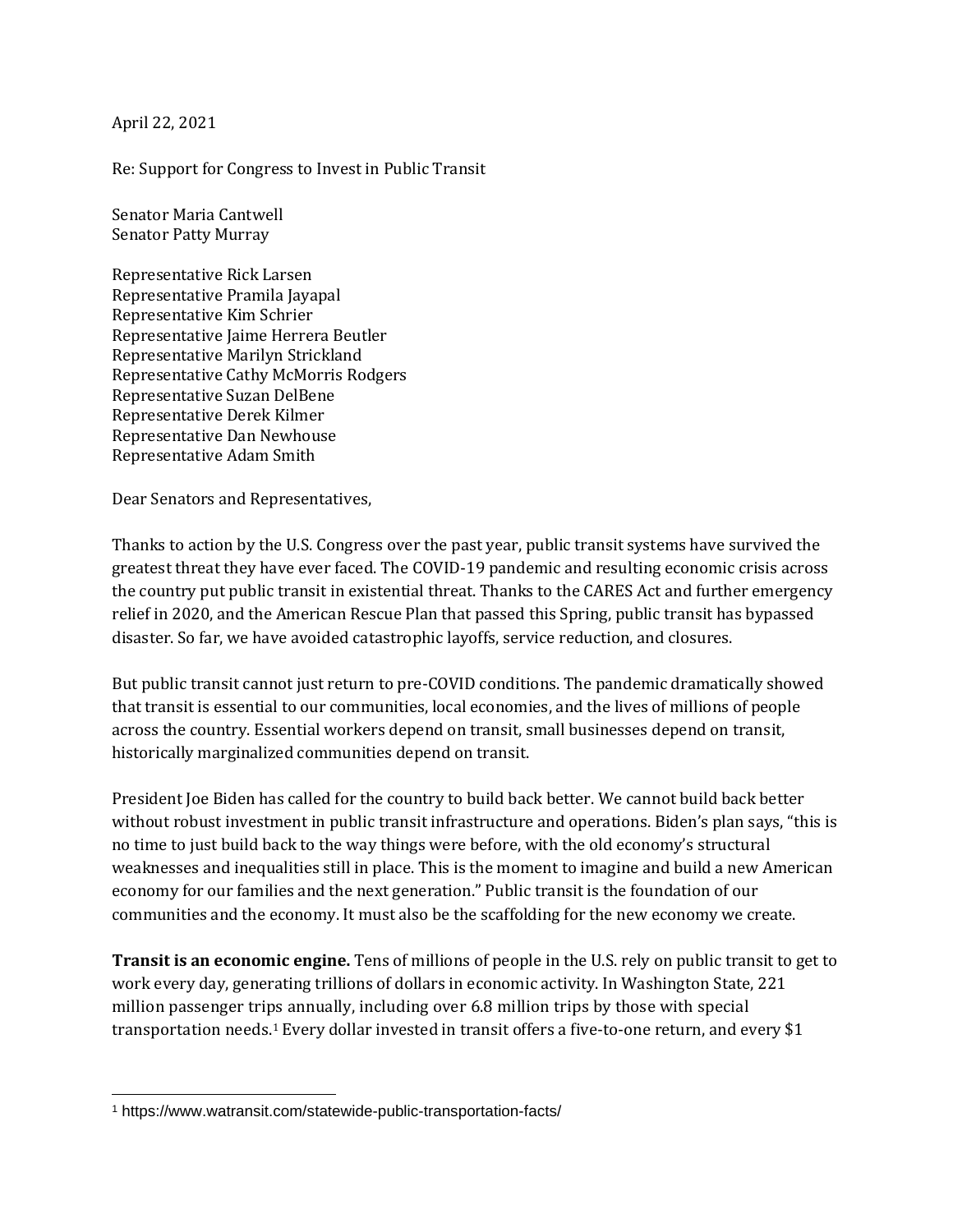billion invested produces 49,700 jobs.<sup>2</sup> Transit agencies are often among the largest employers in their cities.

**Transit is a vehicle for racial equity.** Investing in public transit is also an investment in racial justice because it is essential to the economic well-being of communities of color. Sixty percent of transit riders are people of color.<sup>3</sup> Yet, over the past several decades, the federal investment in transportation has consistently neglected public transit. The systemic racism of mass transit disinvestment needs to stop.

**Transit cools the planet.** Reinventing the future of public transit infrastructure is also key to tackling climate change. Over 28 percent of greenhouse gases in the U.S. come from transportation, making it the largest contributor of U.S. greenhouse gas emissions.<sup>4</sup> Now is the time to invest in the public transit infrastructure for the future.

For all these reasons, we urge you to pass both a Surface Transportation Reauthorization and an infrastructure package that put our transportation priorities in balance**.** 

## **Surface Transportation Reauthorization**

**We call on Congress to increase funding for transit to the same level as highways, and to make necessary investments so that all Americans have access to high-quality, safe, affordable, and reliable public transit service, and transit-friendly communities.** 

These new investments would include:

- Create a new operating support program Modernize transit operations funding to secure frequent and affordable service: **Provide \$20 billion in annual funding for operations to ensure most Americans are within walking distance of frequent transit by 2030.** Transit agencies should prioritize service in transit-dependent neighborhoods to meet the needs of essential workers, communities of color, and low-income communities. This could also include support for transit agencies or local communities that wish to provide free or reduced fares. Operating support should be a federal match to local sources of revenue and connected to ridership and incentivize better networks with more frequent service.
- Sufficient capital funding that will:

<sup>2</sup>https://www.apta.com/research-technical-resources/research-reports/economic-impact-of-publictransportation-investment/

<sup>3</sup>https://www.apta.com/wp-

content/uploads/Resources/resources/reportsandpublications/Documents/APTA-Who-Rides-Public-Transportation-2017.pdf

<sup>4</sup> https://www.epa.gov/ghgemissions/sources-greenhouse-gas-emissions#t1fn2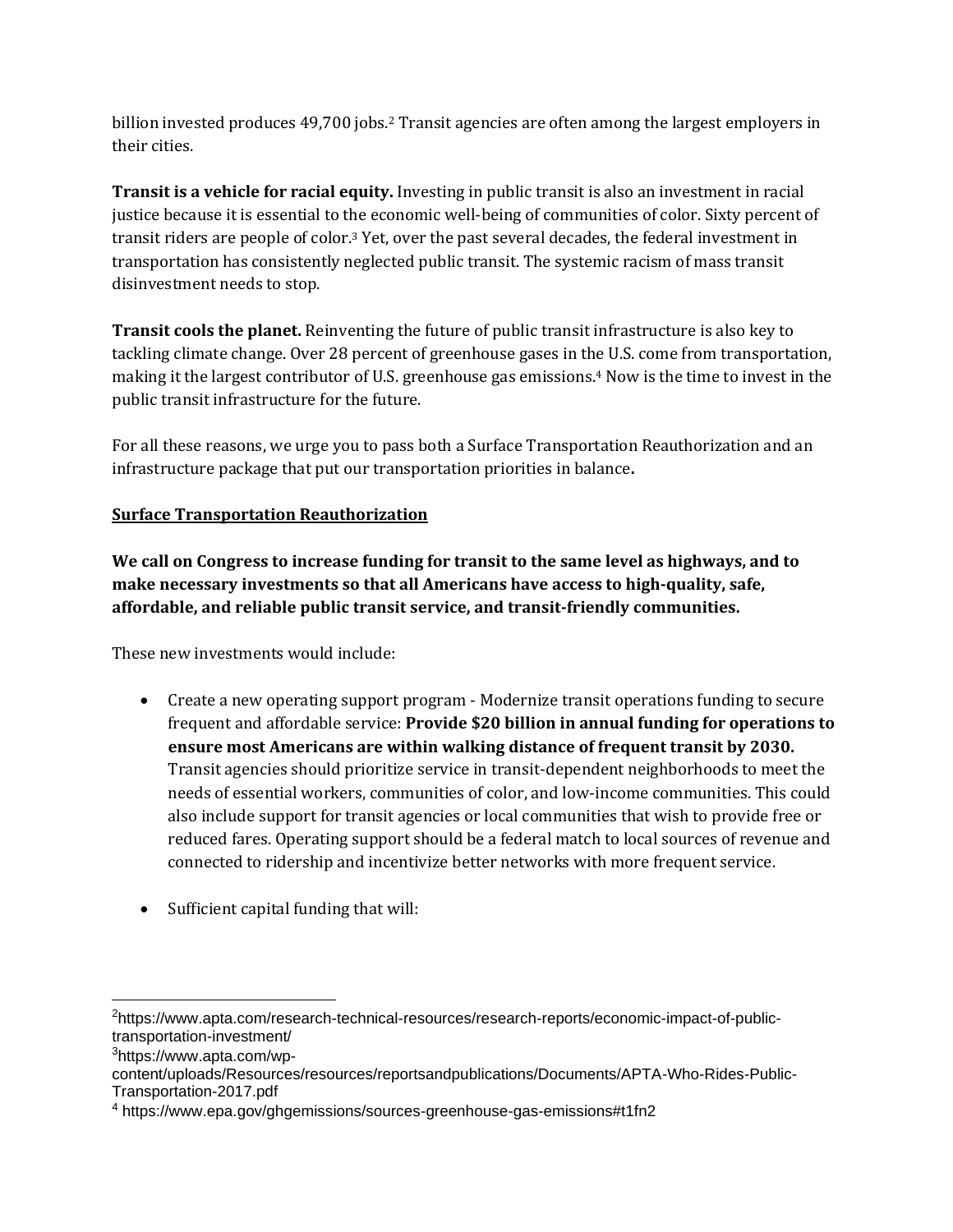- **Provide enough funding to meet the demand for new and expanded service**: Congress should establish a \$12 billion annual capital investments program, with \$6 billion allocated by formula and \$6 billion allocated through discretionary grants for capital projects that improve access to frequent transit for low-income people. The existing capital expansion program — Capital Investment Grants  $(CIG)$  — is oversubscribed, providing about \$2 billion annually despite the \$23 billion worth of projects in the pipeline. This new capital expansion program will begin to meet the demand for new and expanded transit service.
- **Utilize federal dollars to support Sound Transit's capital projects because these projects are shovel ready and create a reliable transit from Everett to Tacoma.** Sound Transit's work brings in \$558 Million of wages, while also supporting the State of Washington's Climate goals by reducing Green House Gas emissions through our transportation sector.
- **Reduce deferred maintenance and the national repair backlog**: Provide \$18 billion for maintenance annually with a goal of eliminating the backlog in 12 years.
- **Fund Zero emission fleets:** Congress should significantly increase funding for the program to meet the demand and support a transition to 100 percent zero emission fleets.
- **Build safe streets and transit-friendly communities: Every transit trip begins and ends as a pedestrian or cyclist.** Yet pedestrian and cyclist fatalities are increasing, particularly for low-income and people of color, because our roads are dangerous by design.<sup>5</sup> Safe streets support investments in public transit, improve equity, and help respond to the climate crisis. Congress should reform federal highway programs to require roads to be designed with safety as a priority, including vulnerable road users.
	- o **Fund the Washington State Department of Transportation Active Transportation Program.** WSDOT is finalizing an Active Transportation Plan that identifies \$5.691 billion in projects that would directly improve the safety of people walking and biking. These gaps surround WSDOT highways and State Routes, which are the main streets for many communities. Funding for this program would greatly improve the walk and bike to transit.
	- o In addition, **Congress should provide \$7 billion to fund equitable Transit-Oriented Development (eTOD)** to fund and integrate the preservation of affordable housing, increasing affordable housing near transit, and access to active transportation.

<sup>5</sup> https://smartgrowthamerica.org/dangerous-by-design/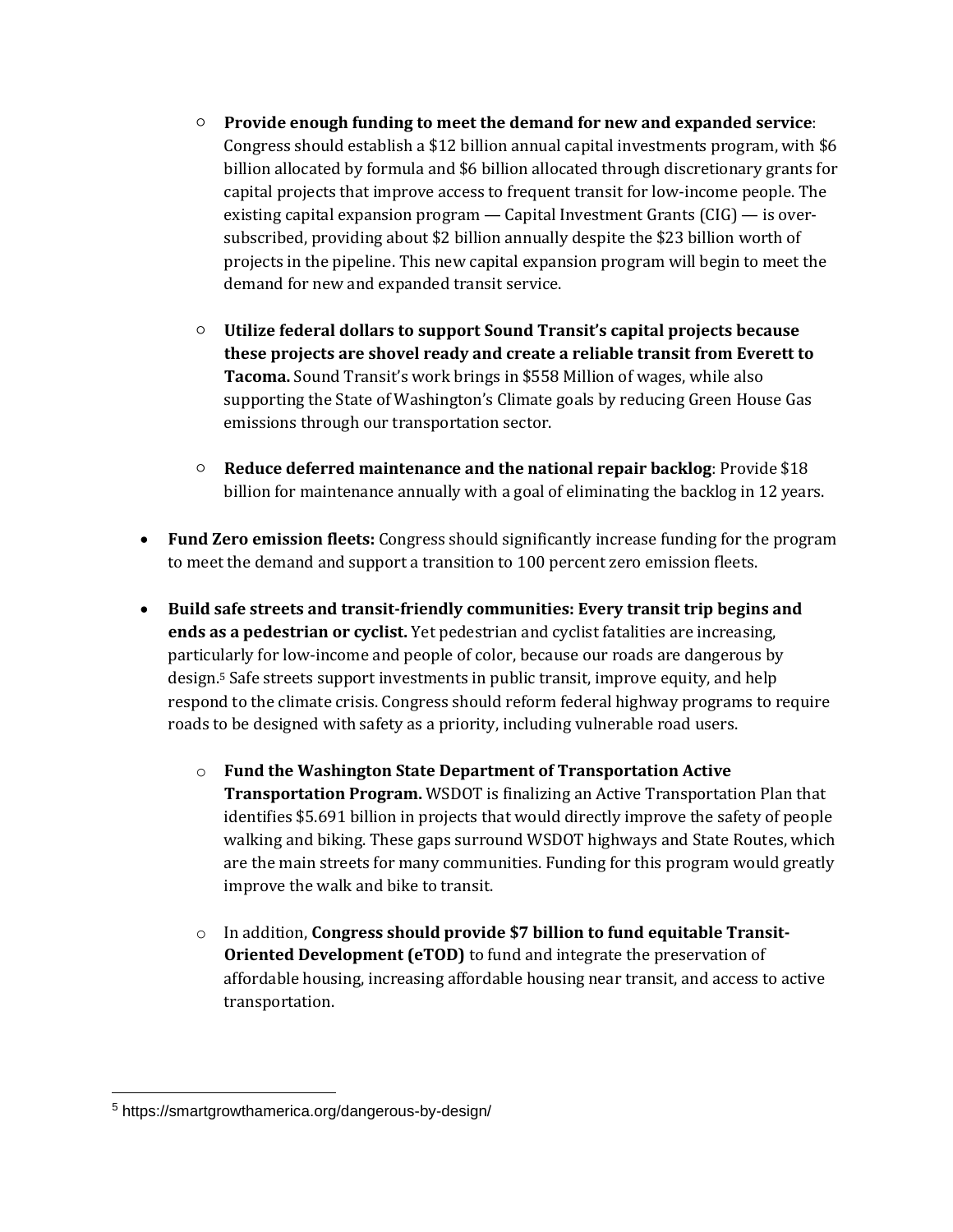## **Infrastructure Package and supportive policies**

**In developing an infrastructure package and supportive legislation, please prioritize investments that align with racial equity, climate justice and economic recovery.** We want to highlight programs that would benefit Washington State and are worth investing in as a part of the infrastructure package.

- Transit workers are essential, treat them as essential. **Transit workers of all kinds should receive prevailing wages and receive hazard pay when appropriate**. Diversity, equity, and inclusion should be prioritized in hiring and promotion.
- **Support the reinstatement of the Advisory Committee on Transportation Equity.** To institutionalize interdisciplinary issues related to transportation equity into Agency programs, policies, regulations, and activities, we strongly support efforts to reinstate the US DOT's Advisory Committee on Transportation Equity. We believe such a group will strengthen and establish partnerships, while promoting economic and related forms of opportunity by empowering communities to have a meaningful voice in local and regional transportation decisions.
- **Increase the federal share of existing Full Funding Grant Agreements (FFGA)**. We urge you to include in any infrastructure package a provision to increase the federal share of existing FFGAs. This provision would significantly improve our transit agencies' ability to keep programs on track and mitigate the impacts of COVID-19. A similar approach was included in last year's Moving Forward Act passed by the House of Representatives. That provision would have allowed our Regional Transit Authority, Sound Transit, and other agencies in the Capital Investment Grant pipeline to increase the federal share of two current FFGAs by 30 percent of the total project costs. **Increasing the federal share of these two FFGAs could provide Sound Transit with as much as \$1.9 billion in additional federal support. These provisions would give us the opportunity to continue making progress on the largest transit expansion program in the country and fulfill our commitment to the region's voters while putting thousands of Washingtonians to work during this economic downturn.**
- **Support the Transit to Trails Act.** We ask that you support and include this important piece of legislation in any upcoming infrastructure package. This important policy will help make our public lands and parks accessible for children, youth and families who face transportation barriers to nature. The Transit to Trails Act is a bipartisan bill that would provide federal grants to match local funding of transit routes between communities critically underserved by public transit and in terms of public lands access. This legislation provides local governments and transportation agencies grants to create connections between existing bus and transit lines and parks, trailheads, and other nearby greenspaces. These grants would create opportunities and reduce barriers for youth, and their families to learn about water, land, wildlife, cultural history, and engage